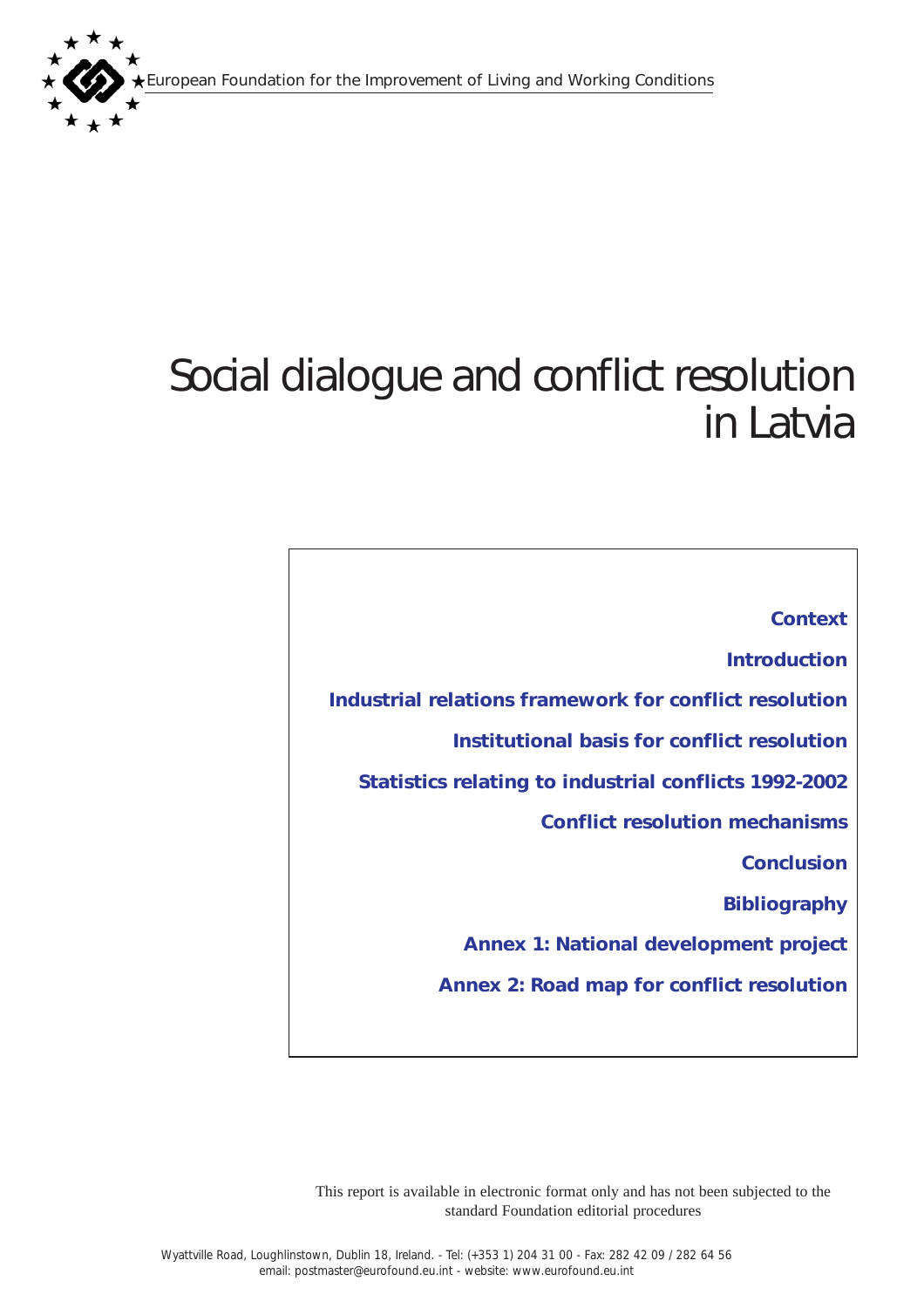# <span id="page-1-0"></span>*Context*

This report is part of a series of projects from the Foundation which focuses on aspects of industrial relations in the runup to enlargement. The national report for Latvia is part of the second phase of a project on 'Social dialogue and EMU' carried out by the European Foundation for the Improvement of Living and Working Conditions in 2002-3, in cooperation with the Swedish 'Work Life and EU Enlargement' programme. This phase of the project looked at the current mechanisms for resolving industrial conflicts prevailing in each of the ten acceding countries involved in the project: Cyprus, the Czech Republic, Estonia, Hungary, Latvia, Lithuania, Malta, Poland, Slovakia and Slovenia.

The main report provides an overview of the whole project and is available online at http://www.eurofound.eu.int/publications/EF0421.htm. It looks specifically at the role of social dialogue in resolving industrial relations conflicts. In most of these countries, both the systems of industrial relations as well as conflict resolution mechanisms are relatively new and have been subject to intense upheaval during the transition phase to market economy. Collective and individual industrial disputes are a new phenomenon for these countries as well. The report gives an overview of the existing institutional and regulatory frameworks for industrial action prevailing in each country, then goes on to describe the various systems in place to deal with conflict resolution. The overall aim of the research is to show how social dialogue can be harnessed to devise a road map for industrial peace.

## *Introduction*

The aim of this paper is to give an overview of the current situation of industrial conflict resolution mechanisms in Latvia. It is structured as follows: first the societal and industrial relations framework is described briefly, paying special attention to industrial relations tripartite bodies. The second section provides an overview on the legal basis for strikes, lockouts and collective bargaining. The next section gives some information about the number of collective disputes, while the last section is devoted to the conflict resolution methods in Latvia.

## *Industrial relations framework for conflict resolution*

To assess the progress made in Latvia towards a democratic system of industrial relations it is important to appreciate the basic characteristics of the system prior to the introduction of political reforms. Under the Soviet system the state, enterprise managers and trade unions were supposed to act in full harmony. Within the framework of a centrally planned system the Communist Party and government worked out the one best way for social action and then supervised the achievement of the established targets. Accordingly, neither trade unions nor employers could be identified as autonomous actors in the industrial relations system.

In Latvia after regaining independence in the 1990s, the state has played a very important role in setting the framework for industrial relations and social dialogue. From the one side, the state acts as legislator by setting up the legal and institutional framework on social issues, including the functioning of industrial relations systems and the activities of social partners, from the other side it acts as an employer.

On the trade unions' side the first years of transition were characterised by a significant decrease in the membership size and democratisation process from a socialist to a free-market model. In 1990 the new Law on Trade Unions was adopted. In 1990, 24 branch trade union organisations constituted the Latvian Free Trade Union Confederation, which currently unites 25 member organisations. The trade union movement is divided into entities that continue to operate as individual unions and those that have united in the Free Trade Union Confederation. The level of trade union membership in Latvia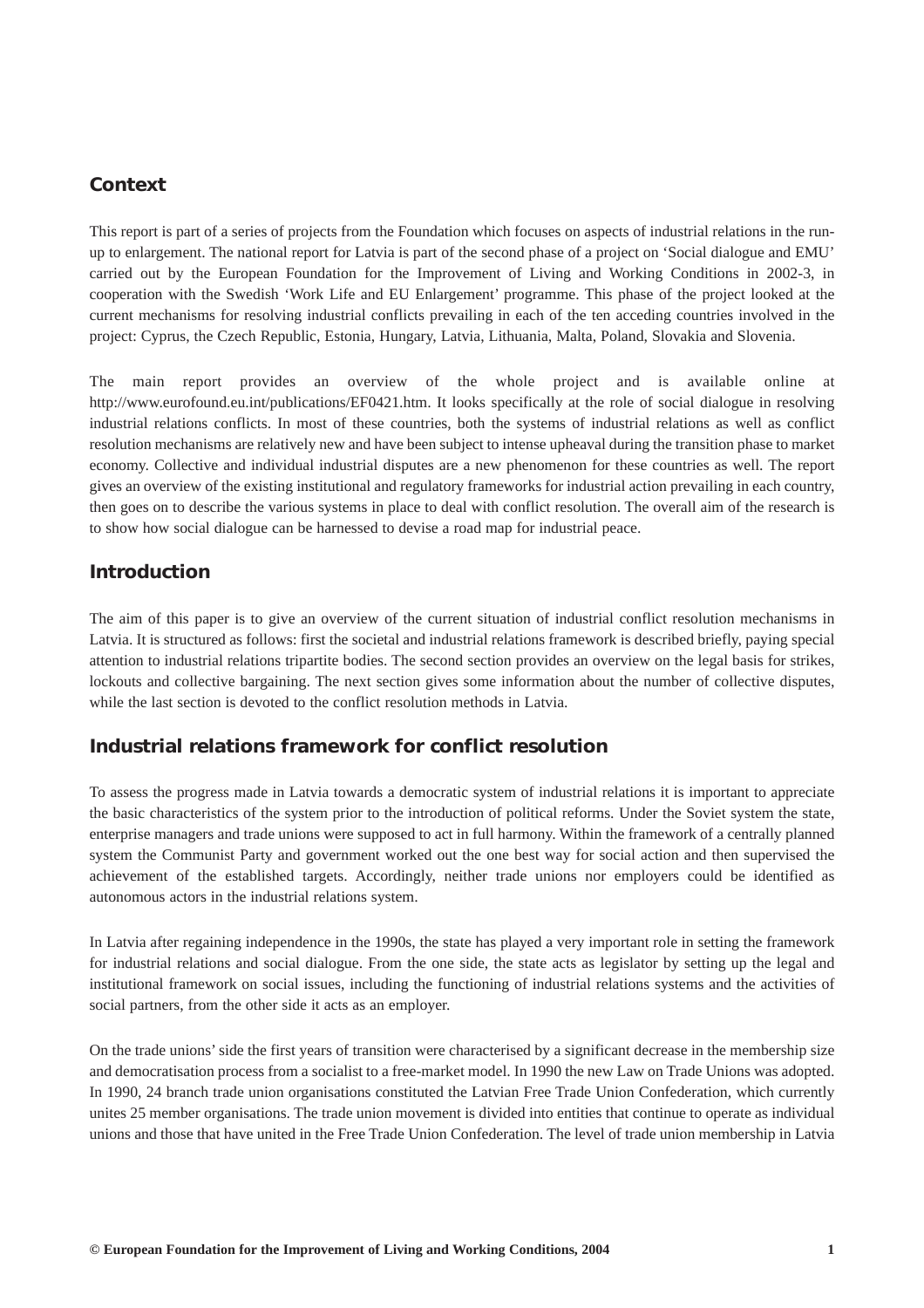is relatively low. In 2002 it was estimated to be 20%**<sup>1</sup>** , with 38% in the public sector and as low as 8% in the private sector.<sup>2</sup>

On the employers' side there was no tradition of employers' organisations in the Soviet system. The first employers' organisations were established in the beginning of the 1990s. In 1993 the largest employers' organisation - the Latvian Employers' Confederation, was founded. Currently, it unites 50 large enterprises and 20 professional associations covering 30%<sup>3</sup> of the total number of persons employed. The important step for ensuring uniformity of treatment in relation to social partners in the legal sense was the adoption of the Law on Employers' Organisations in 1998. The law determines the legal status and the system of employers' organisations as well as their rights and duties in relations with trade unions, public and local government institutions.

The first attempt to create a tripartite dialogue in Latvia was accomplished in 1993 when several tripartite councils were established (the Tripartite National Council of Employers, State and Trade Unions, the Tripartite Consultative Council on Labour Protection and the Trilateral Council on Social Insurance). These councils acted purely as consultative bodies. Signing of the new Tripartite agreement of the National Trilateral Co-operation Council on 30 October 1998 marked a new qualitative phase in the development of tripartite social dialogue. The main objective of the Council is to promote co-operation between the government, employers' organisations and trade unions on the national level in order to reach a consensus in solving the socio-economic issues in the country. The Council consists of the representatives of the government (including Minister of Welfare, Minister of Economics and Minister of Finance), the Latvian Free Trade Union Confederation and Latvian Employers Confederation. The main functions of the council are the promotion of cooperation on sectoral and regional level, discussion and making proposals regarding the Government' concept papers, programs, draft legal acts, draft regulations on social security, state budget guidelines, economic development and regional strategy, health promotion, development of general and professional education, employment and professional qualification, enforcement of ILO conventions and government reports on implementation of those conventions, the government's reports relating to the international instruments of the Council of Europe and the implementation of the recommendations of the international institutions.

The important task of the council is to ensure conciliation in the case of collective disputes. Once every two years the council approves the list of public mediators. Currently, 37 persons have been approved as the public mediators. Within framework of the EU Phare project 'Promotion of Bipartite Social Dialogue' they now are receiving extensive training. It is planned that from 2004 the public mediators will start fulfilment of their tasks. Also in 2003, the Council actively engaged in pre-strike negotiations with Health and Social Care Workers Trade Union.

Four sub-councils operate within the institutional system of the National Trilateral Co-operation Council: the Social Insurance Council (from December 1st, 2003 - Sub-council of Social Security), Sub-council on Vocational Education and Employment, Sub-council on Labour Affairs, Sub-council on Health Care. All sub-councils are designed for consultations and exchange of information at preparatory stage of policy making.

**<sup>1</sup>** Antila J., Ylostato P. Working Life Barometer in the Baltic Countries 2002. Ministry of Labour, Finland, Helsinki 2003, p.54.

**<sup>2</sup>** Ibid., p.57

**<sup>3</sup>** Data taken from LDDK home page, www.lddk.lv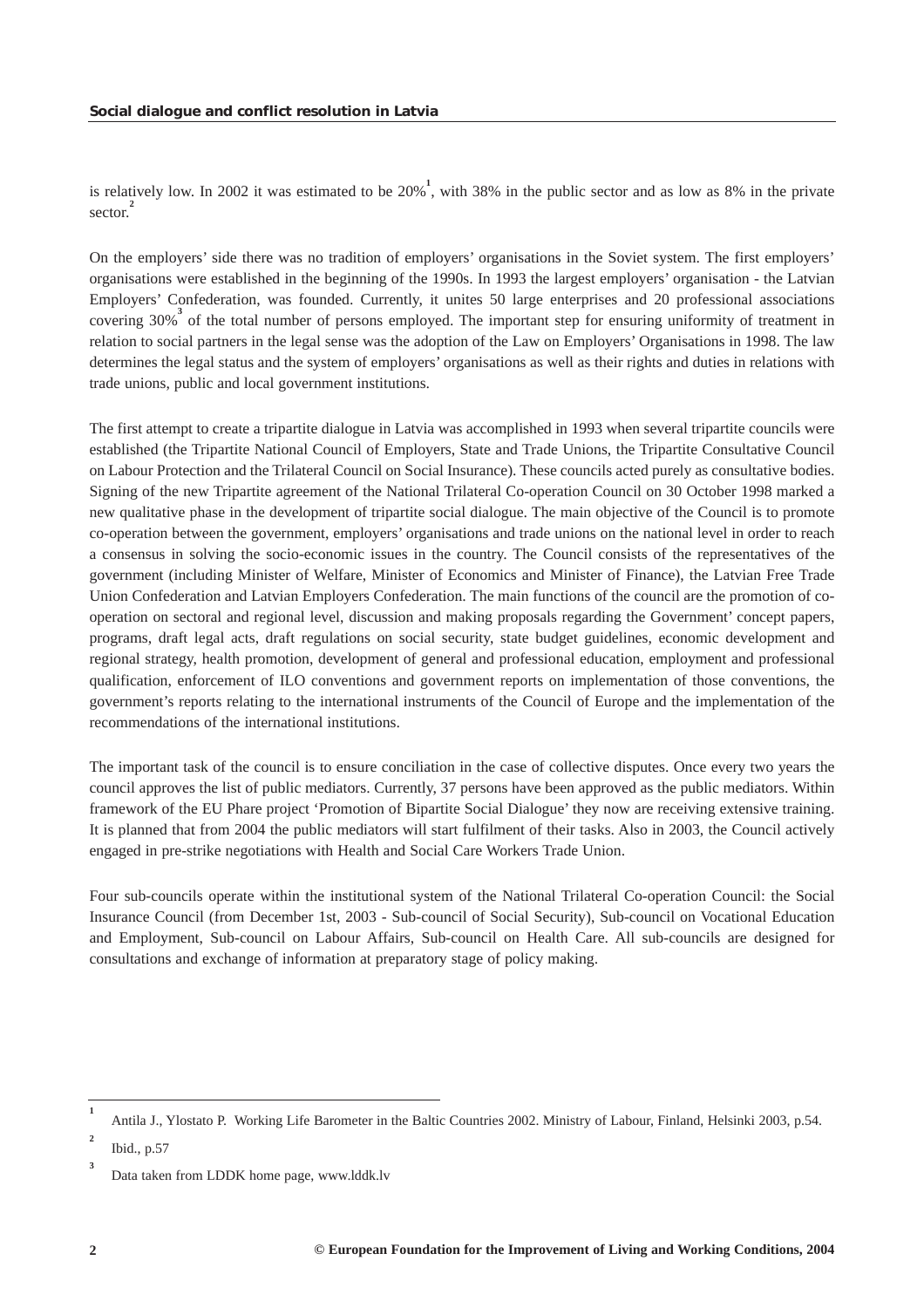<span id="page-3-0"></span>Other tripartite institutions are, for example, the Council of Economics at the Ministry of Economics, the Consultative Committee for Agriculture at the Ministry of Agriculture, the Council of Pharmacy at the Ministry of Health, the National Board of Disabled Persons Matters at the Ministry of Welfare etc.

## *Institutional basis for conflict resolution*

## *Legal basis for strikes and lockouts*

Industrial relations are regulated by norms of international law that are binding for Latvia, Labour Law and other legal acts, as well as internal bylaws, including collective agreements. The Constitution of Latvia (Satversme) confers the right to strike. The Strike Law (1998) is the main legal act governing the procedures for the execution of strikes. The right to lockout was first introduced by the Law on Industrial disputes in 2003.

According to the current legislation, employees have the right to strike in order to protect their economic or professional interests. The right to a strike can be exercised only as a last resort if no agreement and reconciliation has been reached in the collective 'interest dispute'. Employers have the right to a lockout in case the employees use a strike as a means for the settlement of a collective dispute. The lockout can only be used as a response action to the strike for the protection of economic interests of the employer. The number of employees against whom the lockout has been directed may not exceed the number of employees on strike.

Trade unions or employees have the right to initiate a strike. A decision regarding the declaration of a strike is taken by a trade union or employees at a general meeting in which at least three quarters of the members of the relevant trade union or at least three quarters of the number of the employees of the enterprise participate. At least three quarters of the participants of the general meeting have to vote in favour of a strike. If it is impossible to convene a general meeting of the relevant trade union or general meeting of employees due to the large number of the employees or due to the specific nature of the work organisation, the decision regarding the declaration of a strike takes a meeting of authorised representatives of members of the trade union or of the employees. The meeting is valid if at least three quarters of the authorised representatives participate. At least three quarters of the participants of the general meeting have to vote in favour of a strike.

The employer, a group of employers, an organisation of employers or an association of such organisations have the right to initiate a lockout. If a group of employers or an organisation of employers or an association of such organisations initiates the lockout the decision has to be taken in a general meeting in which at least three quarters of the members of the relevant organisation participate. At least three quarters of the participants of the meeting shall vote for a lockout.

If the general meeting of trade union members or employees has decided to start a strike the relevant trade union or employees have to establish a strike committee to lead a strike and represent the interests of employees during the strike negotiations with the employer. At least 10 days prior to the commencement of a strike the strike committee has to submit to the relevant employer, the State Labour Inspection and the Secretary of the National Trilateral Co-operation Council a declaration of a strike, a decision of the general meeting and minutes of this meeting. The declaration of the strike has to contain information about the date, time of commencement of the strike and place of the strike, the reasons for the strike, the demands of the strikers, the number of strikers, and the composition and the leader of the strike committee. During the strike organisers are not allowed to state to the employer demands which have not been indicated in the declaration of a strike.

At least ten days prior to the commencement of a lockout the employer has to submit to employees against whom the lockout has been directed, to the State Labour Inspection and to a secretary of the National Trilateral Co-operation Council an application for a lockout and, in the case the lockout has been initiated by a group of employers, an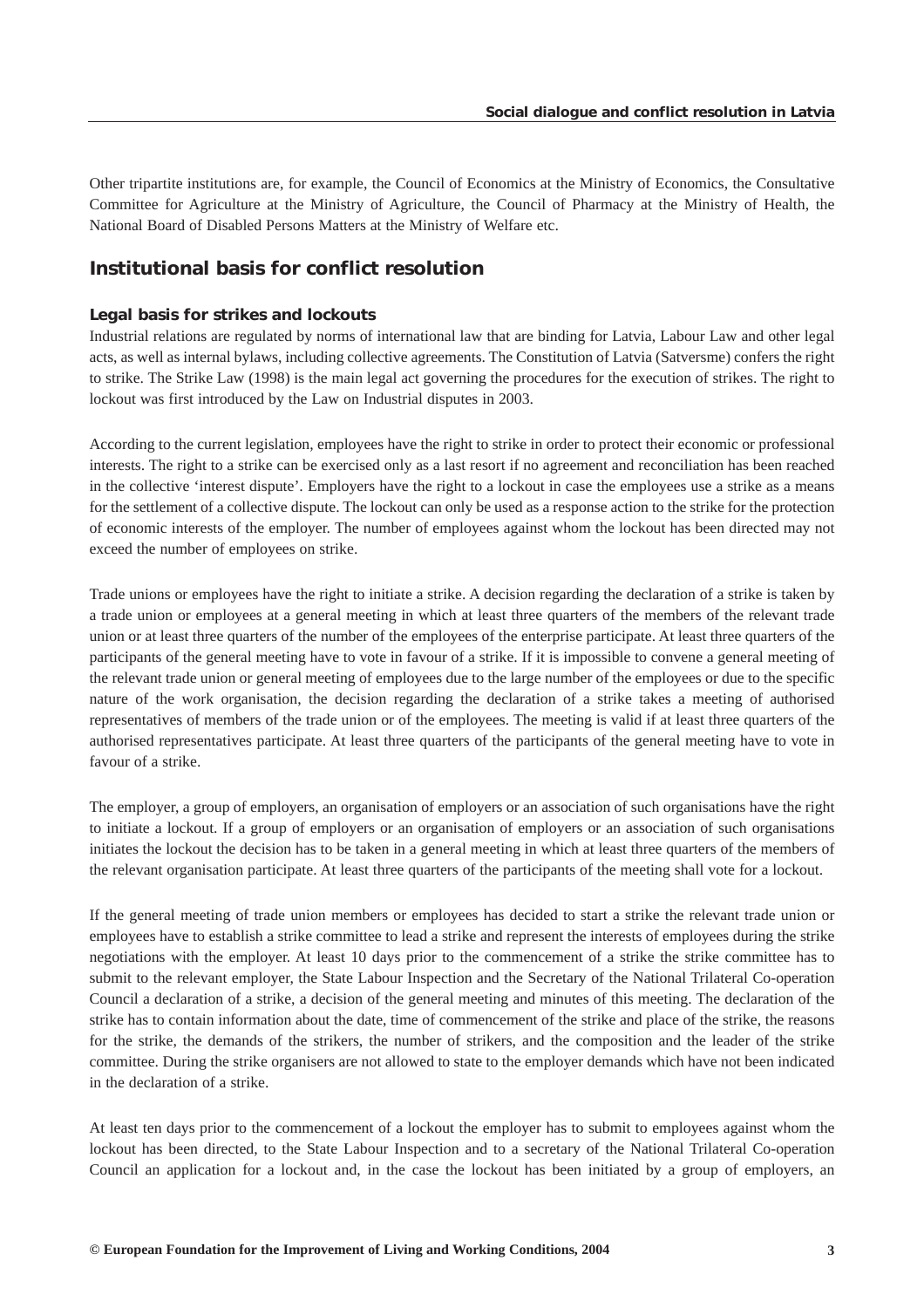organisation of employers or an association of such organisations, also the decision of the general meeting and a report in which number of votes has been recorded. An application for a lockout has to contain information about the date, time of commencement of the lockout and the place of the lockout, reasons for the lockout and the number of employees against whom the lockout is directed.

The current legislation provides several restrictions for commencement of a strike or a lockout. Judges, prosecutors, members of the police, fire fighters, border guards, members of the state security service, warders and persons who serve in the National Armed Forces are prohibited from striking. A lockout is prohibited in the public administration and local government institutions, as well as in companies that are regarded as services necessary to public under the Law on Strikes.

During a strike in the services, companies, organisations and institutions that are necessary to the public and whose stoppage could cause a threat to national security or the safety, health or life of the entire population, certain groups of inhabitants or particular individuals, such as medical treatment and first aid services, public transport services, drinking water supplies services, electricity and gas production and supplies services, the minimum amount of the work has to be continued. The employer and the strike committee are responsible for continuation of the work. If necessary, at least three days before the commencement of a strike, the employer and the strike committee have to agree on a certain number of employees who will perform the work and has to specify the amount of work to be done. The refusal of an employee to perform such a work is regarded as a violation of the work procedures. If the employer and the strike committee are not able to ensure that the minimum amount of work is continued, the State Labour Inspection has a right to give a binding order for continuation of the work and to determine the number of employees who have to perform the work.

The State Labour Inspection is responsible for supervision of the strike and the lockout procedures. The State Labour Inspection has the right to suspend or terminate a strike or lockout for a time period not exceeding three months if it is necessary to take measures for the prevention or elimination of consequences of a natural disaster, major accident or epidemic.

Only the court may acknowledge a strike or a lockout to be unlawful if the provisions of law have been violated. A strike is also regarded as unlawful if it is initiated in order to express political requirements, political support or political protest, but a lockout is regarded as unlawful if it has been directed against rights to freely unite in organisations. A strike or a lockout that has been acknowledged to be unlawful must be discontinued immediately, but if the strike or lockout has not yet been commenced and the court has acknowledged the declaration of the strike or lockout to be unlawful, it is prohibited to commence it. The employer has an obligation to compensate losses caused during the lockout if it has been acknowledged as unlawful.

Participation in a lawful strike is not considered to be a violation of the contract of employment or labour rights and, therefore, cannot be a reason for the dismissal of employees or for any disciplinary sanctions. The employees who participate in the strike are not entitled to receive a salary. Employees who do not participate in a strike and continue to work may not be forced to assume the work of the striking employees. An employer may not hire new employees to replace the striking employees during a strike in order to prevent or suspend the strike or to avoid the fulfilment of the demands of the striking employees.

Blocking of a company where the strike is taking place, as well as blocking the entrances and driveways thereof are prohibited. During a strike employees have the right to organise meetings, street processions and pickets in accordance with the procedures prescribed by the law.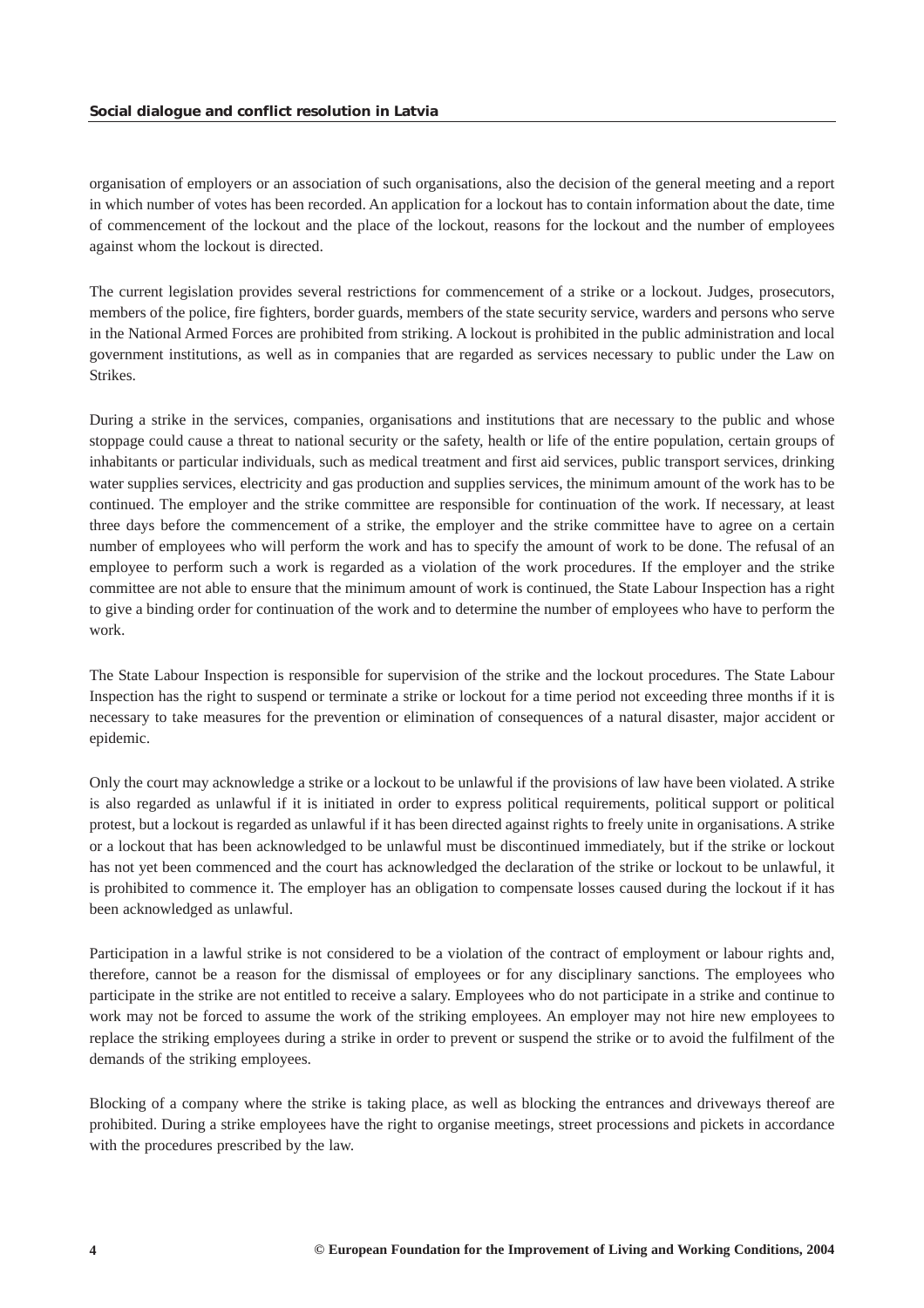The Latvian legislation on strikes can be characterised as complicated. The one of the most difficult provisions to be implemented is the requirement to have three-quarters of union members or employees to vote for calling the strike. ILO Committee of Experts on the Application of Conventions and Recommendations has noted that the Law on Strikes requires both a quorum and a majority of three-quarters of the union members in order to call a strike that can infringe the fundamental right of employees to strike. Some experts consider that this provision is a violation of the ILO Convention on Freedom of Associations and Protection of the Right to Organise Convention (1948).

Already in 2000, the Latvian Free Trade Union Confederation elaborated the amendments to the law on strike and submitted them to the National Trilateral Co-operation Council. The amendments proposed simplification of the law. However no agreement was reached in that time. Recently the Labour Department of the Ministry of Welfare initiated the creation of the working group consisting of social partners that will start the discussions on the development of necessary amendments to the strike law.

## *Collective bargaining and strikes and lockouts*

The Constitution of Latvia (Satversme) declares the right for employees to a collective agreement. The Labour Law sets up the procedures to enter into the collective agreements and to settle disputes regarding rights and interests which arise from the collective agreement relations. There are two types of the collective agreements: the collective agreements at company level and sectoral collective agreements. Sectoral collective agreements are extended where the employers subject to the agreement employ more than 60 % of the employees in a sector. Such agreement is binding on all employers of the relevant sector and shall apply to all employees employed by the employers. In order to inform employers and employees about the concluded collective agreement it has to be published in the official newspaper 'Latvijas Vestnesis'. In practice, there is no a sectoral agreement in force yet that could be legally extended. The main problem related with legal extension of the sectoral agreements is a lack of the definition of the 'sector' in Latvian legislation.

The development of bipartite dialogue at the regional and sectoral level in Latvia has not so far been successful due to a limited number of employers organisations and trade unions in the regions or lack of common interests in the sectors of economics. At the beginning of the year 2003 there were 32 collective agreements concluded at a sectoral or branch level<sup>4</sup>. Concluded sectoral agreements are very general and in majority of cases they just reproduce the possibilities offered by the law.

The dialogue at enterprise level is more common and better developed, especially in medium and large enterprises. At the beginning of the year 2003, the total number of collective agreements amounted to 2368.

The company collective agreement applies to all workers who are employed by the relevant employer, unless the parties have agreed otherwise in the collective agreement. Employee and employer may derogate from the provisions of a collective agreement only if the relevant provisions of the employment contract are more favourable to the employee.

**5**

**<sup>4</sup>** These data have been provided by the Ministry of Welfare based on the information received from Latvian Free Trade Union Confederation.

Ibid.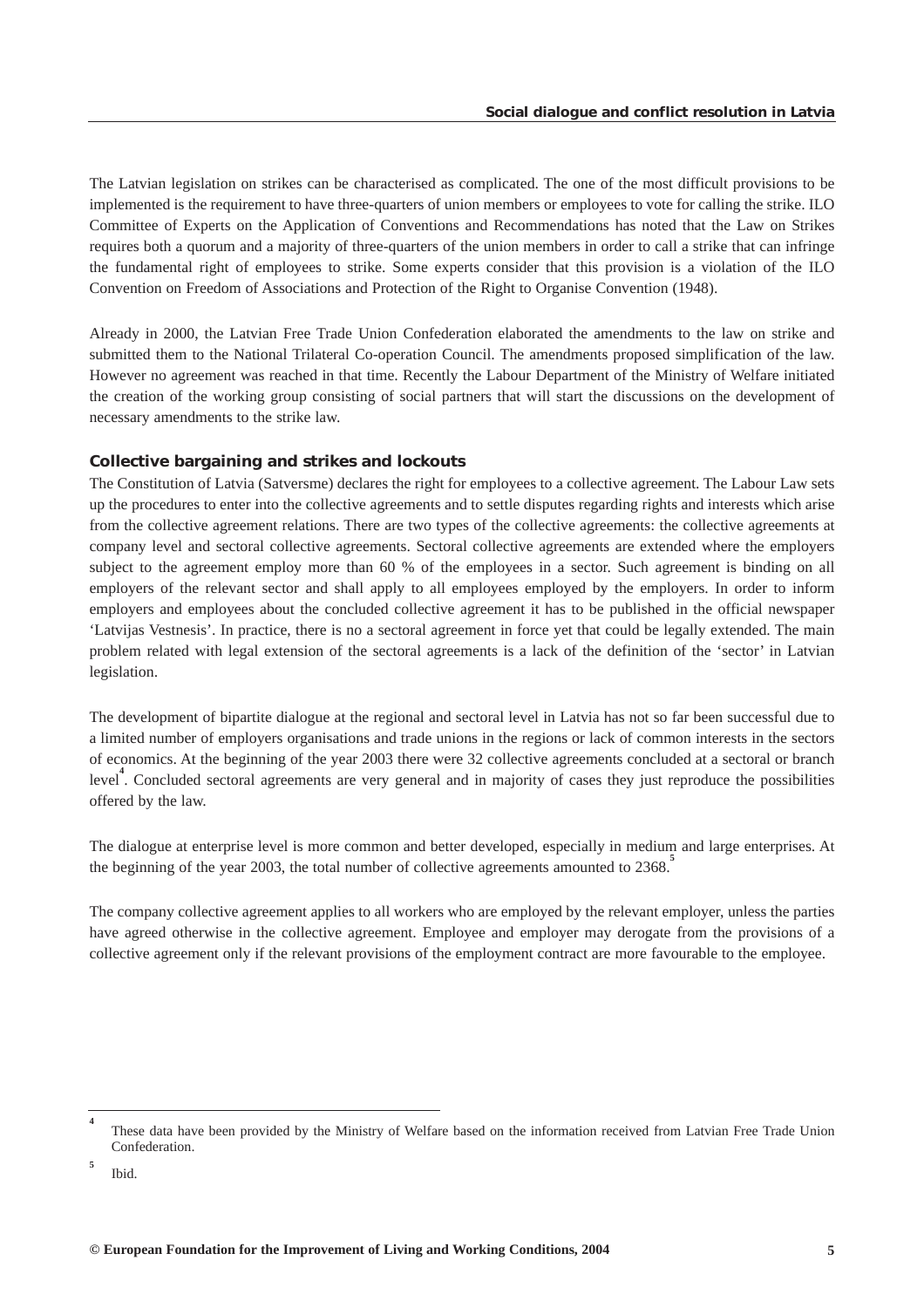<span id="page-6-0"></span>The entering into a collective agreement can be proposed either by the employee representatives or the employer. An employer is not entitled to refuse to start negotiations regarding the entering into a collective agreement. Within a 10 day period from the date of receipt of the proposal from employee representatives the employer must reply in writing. An employer, at the request of employee representatives, has a duty to provide to them the necessary information required for the entering into of a collective agreement.

If during the course of negotiations agreement on the procedures for formulation and discussion of a collective agreement or the content of the collective agreement has not been reached due to the objections of one party, such party has a duty, not later than within a 10-day period, to give a reply in writing to the proposals expressed by the other party. If a draft of the whole collective agreement has been submitted, a reply in writing has to be provided not later than within a one-month period. The objections to the draft or proposals for amendments have to be specified.

Even though the law stipulates an obligation on the part of employers to enter into negotiations about the collective agreement there is no obligation for employers to conclude a collective agreement. As the collective agreements are negotiated in the bipartite dialogue there is no legal responsibilities to enforce both sides to conclude an agreement.

The validity of a collective agreement is one year, unless otherwise stated. Upon expiry of the term of a collective agreement, its provisions are valid until the time of coming into effect of a new collective agreement, unless agreed otherwise by the parties. During the validity period of a collective agreement, parties are obligated to refrain from any measures, which are directed at unilateral amendments into the collective agreement. The strike that has been commenced during the term of validity of a collective agreement in order to change the content of the agreement is regarded as unlawful. However the employees are allowed to call a strike for other reasons.

Disputes which arise from the collective agreement relations or which are related to such agreement are settled by a conciliation commission. The parties to a collective agreement, both authorising an equal number of their representatives, establish a conciliation commission. In case of a dispute, the parties to the collective agreement have to draw up a report regarding the differences of opinion and not later than within a three-day period submit it to the conciliation commission. The conciliation commission takes a decision by agreement. The decision is binding on both parties to the collective agreement and it has the validity of a collective agreement.

If a conciliation commission does not reach agreement on an 'interest' dispute, such dispute has to be settled in accordance with the procedures prescribed by the collective agreement or the procedures provided by the law (see further section 4). If a conciliation commission does not reach agreement on a dispute regarding rights, such dispute can be settled through an arbitration court or a civil court. The civil court has jurisdiction to rule on any dispute regarding rights between parties to a collective agreement in respect of claims arising from the collective agreement; application of provisions of the collective agreement and validity or invalidity of provisions of the collective agreement.

In practice, employers in Latvia have very seldom been forced by means of employee action (strikes etc.) to conclude collective agreements. There have been several cases when employers refused to enter into negotiations about collective agreements or delayed the negotiation process. The weakness of trade unions is one of the reasons for such behavior of the employers.

# *Statistics relating to industrial conflicts 1992-2002*

There are no reliable, comprehensive and up-to-date statistics for collective industrial conflicts in Latvia. The most reliable data on trends in industrial relations refer to industrial disputes in general. The State Labour Inspection keeps statistics on submitted written claims without distinguishing between individual and collective industrial disputes.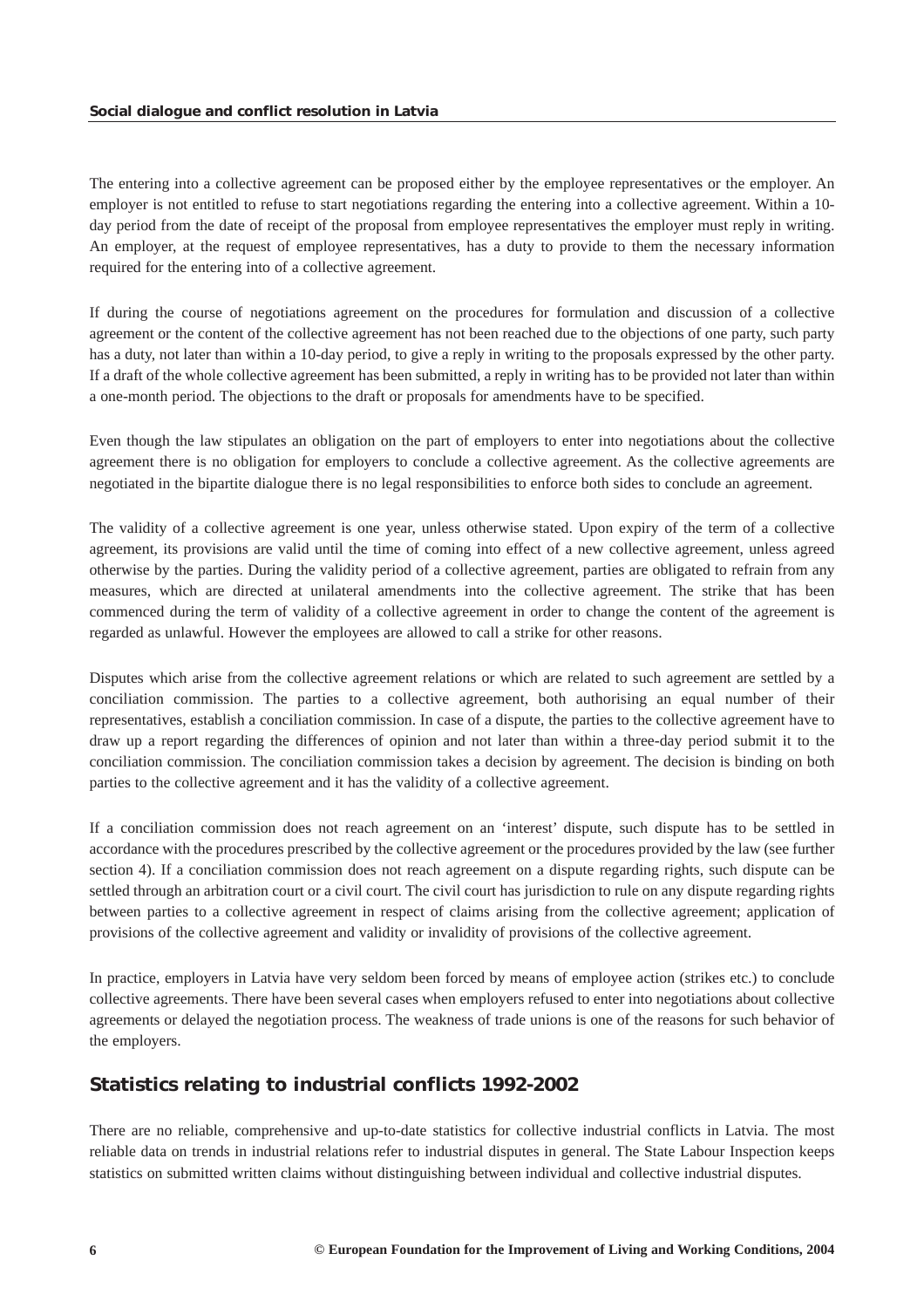<span id="page-7-0"></span>

|  |  |  | Table 1: Number of industrial conflicts |  |  |  |  |
|--|--|--|-----------------------------------------|--|--|--|--|
|--|--|--|-----------------------------------------|--|--|--|--|

| Year                                                     | 1997 | 1998 | 1999 | <b>2000</b>        | 2001 |      | $2002$   2003 I – II quarter |
|----------------------------------------------------------|------|------|------|--------------------|------|------|------------------------------|
| Written claims on industrial conflicts   1378   1563   1 |      |      |      | 1965   2076   2234 |      | 2598 |                              |

Source: *State Labour Inspectorate, Semi-annual Report of 2003*

In 2000, before new the Labour Law entered into force, a comparative study "The information level of employees and employers about the regulation of industrial relations and the rights and responsibilities of employees and employers' was conducted by the Research Centre on the Market and Public Opinion. Only 8 % of employers stated that they use the practice of 'dispute-free work' but almost 90% of employers stated that there have been industrial disputes, which have been addressed with the help of individual discussions or negotiations with working team.

Strike is the method of resolution of collective disputes that has been used in Latvia only in rare cases and mostly in public sector, especially among teachers, doctors and nurses. The biggest strikes occurred in education sector in 1999 and health care sector in 2002. The main reason for these strikes was poor evaluation of wage scales.

#### Table 2: *Strikes*

| Date                             | 16/11/1999 | 01/12/1999 | 20/06/2002 | 18/07/2002 | 18/09/2002 |
|----------------------------------|------------|------------|------------|------------|------------|
| Strikes (number of participants) | 52811      | 53253      | 5424       | 4183       | 407.       |

Source: *Latvian Free Trade Union Confederation*

There were no lockouts in Latvia during the observed period.

## *Conflict resolution mechanisms*

#### *Conciliation*

Industrial disputes are an inseparable component of any system of industrial relations. In order to improve the mechanism for industrial dispute resolution in Latvia, the law on industrial disputes was adopted in 2002 and it became effective as of 1 January 2003. The main purpose of the law was the provision of a speedy, fair and efficient resolution of industrial disputes. It emphasises the role of mutual consultations of parties as the main instrument for resolution of collective disputes.

The law provides for three procedures of peaceful conflict resolution: conciliation, mediation and voluntary arbitration. The different procedures are used depending on the nature of the collective dispute. Latvian legislation differentiates between 'rights dispute' and 'interest dispute'. A collective 'rights dispute' is a difference of opinions between employees and employers that arise in concluding, altering, terminating or fulfilling an employment contract, as well as in applying or interpreting provisions of regulatory enactment, provisions of a collective labour contract or working procedure regulations. A collective 'interest dispute' is differences of opinions between employees and employers that arise in relation to collective negotiation procedures determining new working conditions or employment provisions. Employees have the right to call a strike only in the case of a collective 'interest dispute'.

In the case of a collective dispute the interested party gives a submission in writing to the other party in which its requirements are specified. The other party has to examine it immediately and within a time period of three days following receipt of the submission has to provide its reply in writing. If the reply to the submission is negative or is not provided the first party can use one of the methods for collective dispute settlement prescribed by the law.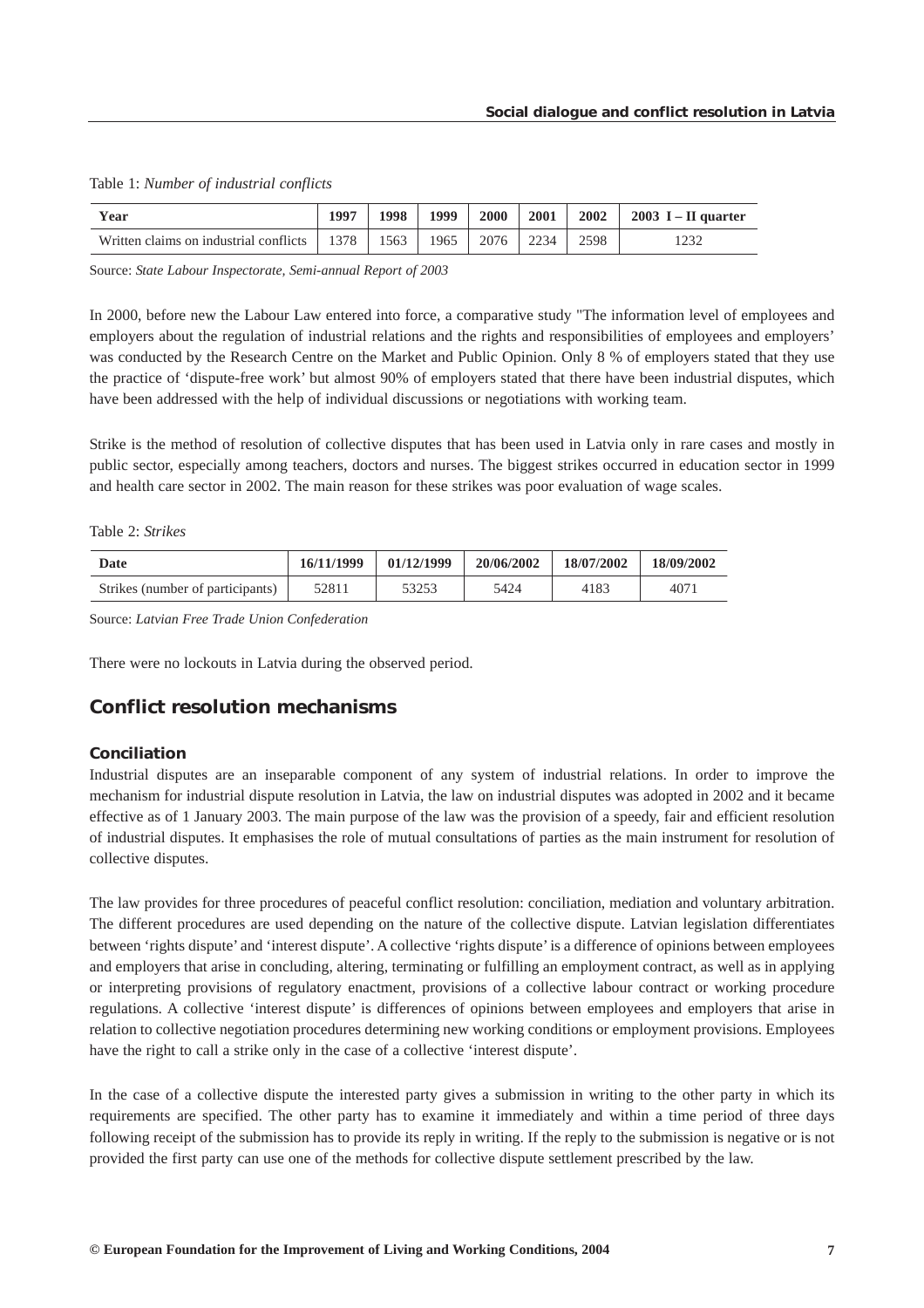Both collective 'rights disputes' and collective 'interest disputes' can be settled in a conciliation commission. A conciliation commission is established by the parties, which authorise an equal number of their representatives. The parties of collective dispute have to write a report regarding the differences of opinions and submit it to the conciliation commission. The conciliation commission examines the report and takes a decision within a time period of seven days following receipt of the report or any other time period that has been agreed by the parties. The conciliation commission takes a decision by mutual agreement. The decision of the commission is binding on both parties and it has the validity of a collective agreement.

If parties so agree in writing, a collective 'rights dispute' may be transferred to an arbitration court for settlement. If the parties reach a written agreement regarding execution of such adjudication, it has the validity of a collective labour contract.

If a conciliation commission has not been established or the collective dispute has not been settled in the conciliation commission any party to a collective 'rights dispute' may apply to the civil court.

#### *Mediation*

Collective 'interest disputes' that are not settled in a conciliation commission can be resolved either in accordance with the procedures prescribed by the collective agreement or, if such procedures have not been prescribed, through mediation or arbitration.

Mediation is a settlement of a collective 'interest dispute' by inviting a third person as an independent and impartial mediator who helps the parties to the collective 'interest dispute' to settle differences of opinion and to reach agreement. The mediation method for settlement of collective disputes can be used only upon mutual agreement of the parties. A mediator has a duty to perform the necessary activities (including the proposal of recommendations for dispute settlement) to conciliate the parties to the collective dispute and to reach agreement. Such an agreement has to be expressed in writing and it has the validity of a collective agreement.

A mediator may be any person with the capacity to act. The person has to express the agreement to be a mediator in writing. A mediator may be private or public. A mediation procedure can be commenced by one person or a collegium of mediators consisting at least of three persons. In any case the number of persons in a collegium of mediators has to be an odd number. If the parties to a collective 'interest dispute' cannot agree on a mutually acceptable mediator, each of them can nominate their preferred private or public mediator and notify the welfare minister thereof. The welfare minister selects a public mediator for settlement of the relevant dispute who concurrently acts as the chairperson of the relevant collegium of mediators. During the time period when a collective 'interest dispute' is settled using mediation method the parties to the collective 'interest dispute' must refrain from exercising the right to a collective action (including a strike and lockout).

#### *Arbitration*

Upon mutual agreement of the parties a collective 'interest dispute' may be transferred to an arbitration court for settlement. The execution of an adjudication of the arbitration court is voluntary. If the parties reach a written agreement regarding execution of such adjudication, it has the validity of a collective labour contract. During the time period when a collective 'interest dispute' is settled in the arbitration court the parties to the collective dispute must refrain from exercising the right to a collective action (including a strike and a lockout).

If a collective 'interest dispute' is not settled in a conciliation commission and parties do not agree on settlement of the collective dispute through mediation or arbitration the parties of the collective dispute have the rights to a collective action. Such rights also arises if a conciliation commission has not been established or if settlement of the collective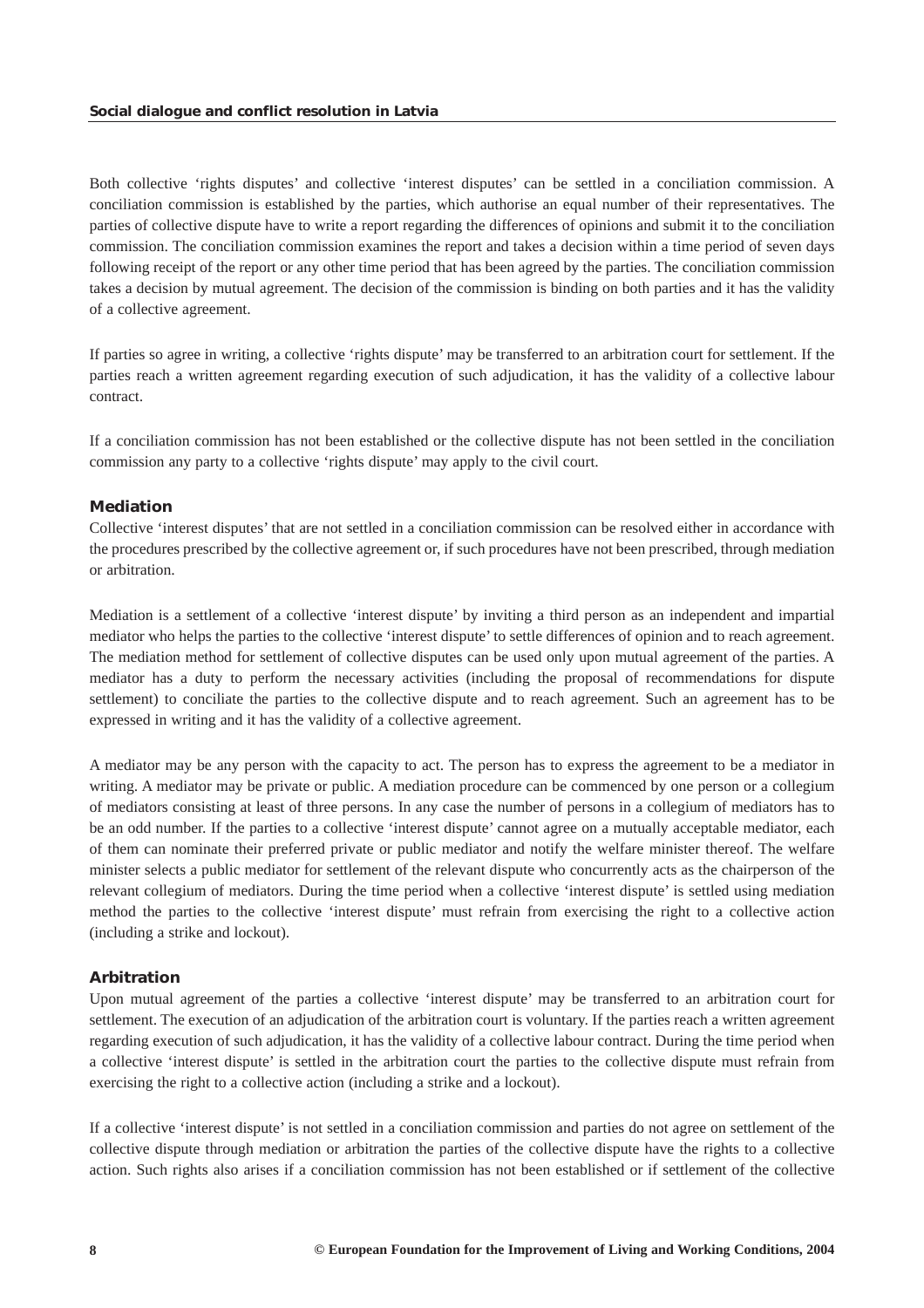<span id="page-9-0"></span>dispute has not been commenced neither in an arbitration court, in a conciliation commission or through a mediation method or if the adjudication of the arbitration court has not been executed.

# *Conclusion*

After regaining independence in 1990, industrial relations in Latvia have undergone tremendous changes. The legal basis for social dialogue has been created. The bilateral and tripartite dialogue on the national level could be characterised as successful so far, while there is still hardly any dialogue on the sectoral and none on the regional level. Also, the number of collective agreements concluded at the company level still remains low.

A new system for resolving collective industrial disputes has been created. There have been rare cases of strikes and other employees' protest actions in Latvia. Several experts argue that the Latvian employees are not organized enough and that trade unions are still very weak. Other reasons for relatively 'peaceful' industrial relations in Latvia could be the legislation that provides strict provisions for calling a strike.

# *Bibliography*

Antila J., Ylostato P. *Working Life Barometer in the Baltic Countries 2002*. Ministry of Labour, Finland, Helsinki 2003.

Ministry of Welfare, Republic of Latvia, *Social Report 1998*, Riga, 1999.

Ministry of Welfare, Republic of Latvia, *Social Report 1999*, Riga, 2000.

Ministry of Welfare, Republic of Latvia, *Social Report 2000*, Riga, 2001.

Ministry of Welfare, Republic of Latvia, Social Report 2001, Riga, 2002.

European Commission, Directorate-General for Employment and Social Affairs, *Industrial Relations in Europe 2000*, Belgium 2000.

European Commission, Directorate-General for Employment and Social Affairs, *Industrial Relations in Europe 2002*, Belgium, 2002.

The Free trade Union Confederation of Latvia (LBAS) home page, www.lbas.lv

Latvian Employers' Confederation home page, www.lddk.lv

Ministry of Welfare home page, www.lm.gov.lv

**D. Ermsone**, Labour Research Consulting and Training Centre, Riga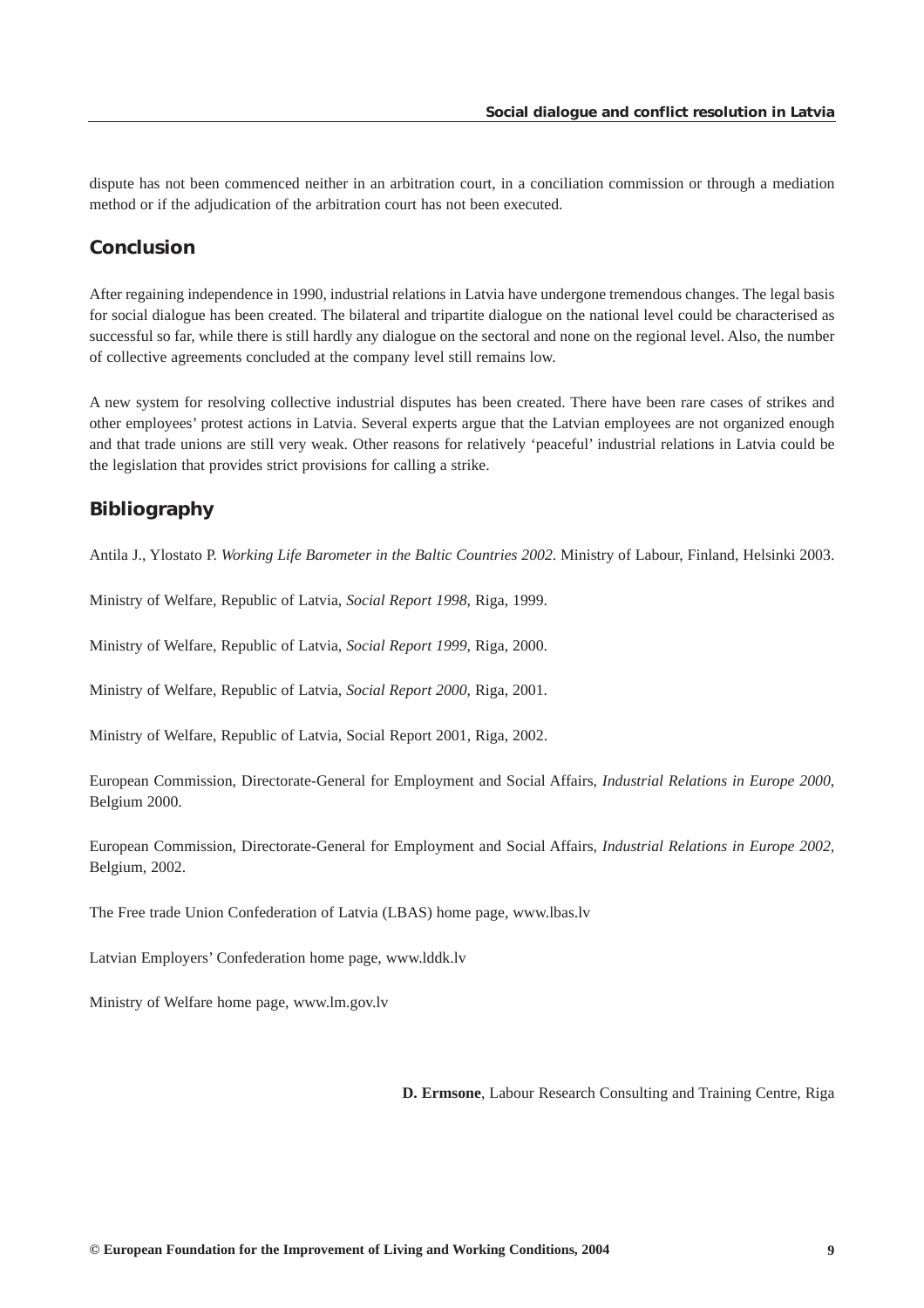# <span id="page-10-0"></span>*Annex 1: National development project*

#### **'Development of established labour dispute resolution mechanisms'**

#### *What?*

With adoption of the Law on Industrial dispute Settlement in 2002, Latvia completed the reform of labour legislation that corresponds to the demands of the market economy. The Labour Law that came into force on 1 June 2002 establishes the main principles and terms of the industrial relations system, including the right of association for employees and employers and the right to collective agreement. The Law on Industrial dispute Settlement provides a speedy, fair and efficient resolution of industrial disputes and first introduces such an essential mechanism for industrial dispute settlement as mediation.

Taking into account that labour legislation reform has been recently completed, the social partners at Prague workshop agreed that further development of the established industrial dispute resolution mechanisms is needed in Latvia:

- 1. the awareness of the society about the new mechanisms for industrial dispute settlement shall be increased;
- 2. the promotion of the change of attitudes of social partners toward their industrial relations shall be encouraged;
- 3. the training of persons who can provide independent mediation and arbitration services shall be ensured.

#### *Why?*

Up to now Latvia can be characterised as a country with a low level of collective industrial disputes. However, it is likely that in the near future, with rapid development of the market economy system the number of industrial disputes will increase. Therefore social partners agreed that development of the effective industrial dispute resolution mechanisms is important precondition for keeping a social peace in the country.

#### *When?*

The time frame for implementation of the National Plan is 2004-2007. After three years the strengths and weaknesses of the established industrial relations system and effectiveness of the industrial dispute resolution mechanisms will be appraised and necessary amendments will be elaborated and introduced.

## *Who?*

The Ministry of Welfare has overall responsibility for securing the effective functioning of industrial relations systems in the country. However, the social partners at all levels will play the key role in ensuring that the new collective industrial relations are implemented in practice.

#### *Where?*

This should take place at every level of the economy - from individual employers and workers to the respective bodies for the representation of their interests, and on to the state itself.

#### *Which?*

The implementation of the national development project will require:

- **the development of human resources, i.e., training will be required for social partners and for the persons involved in** the mediation and arbitration services;
- financial resources. National sources and EU funds will be the main financial resources.